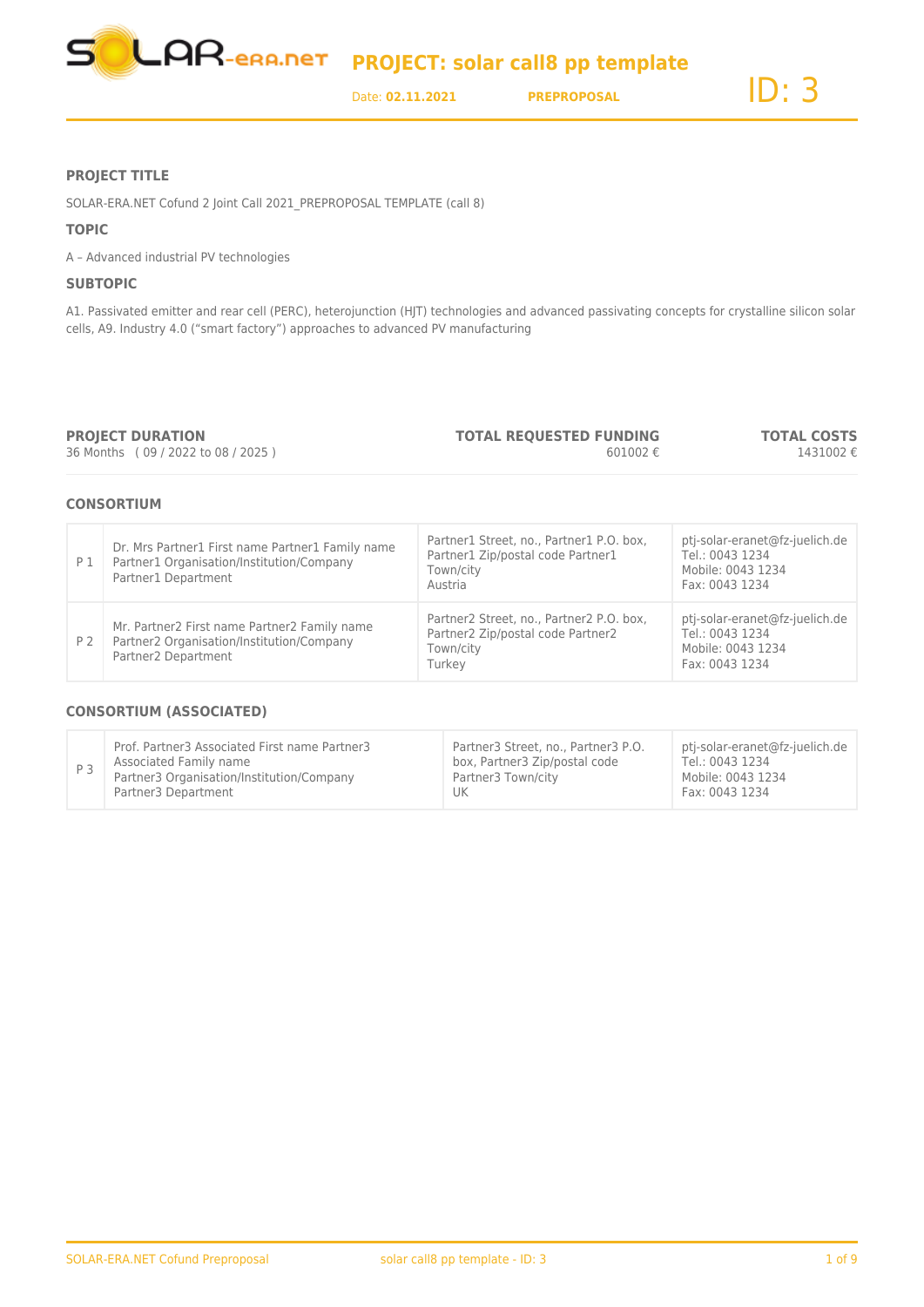## **KEYWORDS**

**Supplementary keywords** Solar, ERANET, Call8

# A. PROJECT SUMMARY

Please enter a short summary of your project here.

You have the opportunity to upload up to 5 images in sections A to J. All pictures need to be uploaded in section "image upload". To insert them, you enter the place marker "[[figureX]]" into your text (where the image should appear). By replacing the X with the number of the image you create the link to the image.

For example (Figure 1) is uploaded under images exist and can therefore be referenced here with the command.



Max file size: 600px x 600px, 2MByte Allowed formats are jpg, png or gif This information is required for submission. Max. 2000 characters.

## B. OBJECTIVES AND TARGETS

Scientific, technological and commercial objectives and challenge.

Give evidence relating to the scientific, technological and commercial objectives and challenges of the project, outlining:

- Overall aims and objectives of the projects,
- Key Performance Indicators (see SET-Plan and related Implementation for PV) and relevant targets to be achieved in the project.
- Scientific, technical and commercial challenges

This information is required for submission. You have a maximum of 5.000 characters.

# C. EXPECTED RESULTS

Innovation or innovation potential, economic and environmental benefit, commercialization, major advantages / progress versus state of the art thanks to the project proposed, progress with respect to Technology Readiness Level (TRL) from start to end of project (according Horizon2020 terms), contribution to achieving the objectives of the SET-Plan.

The expected results can also be referenced by an image as shown in Figure 2: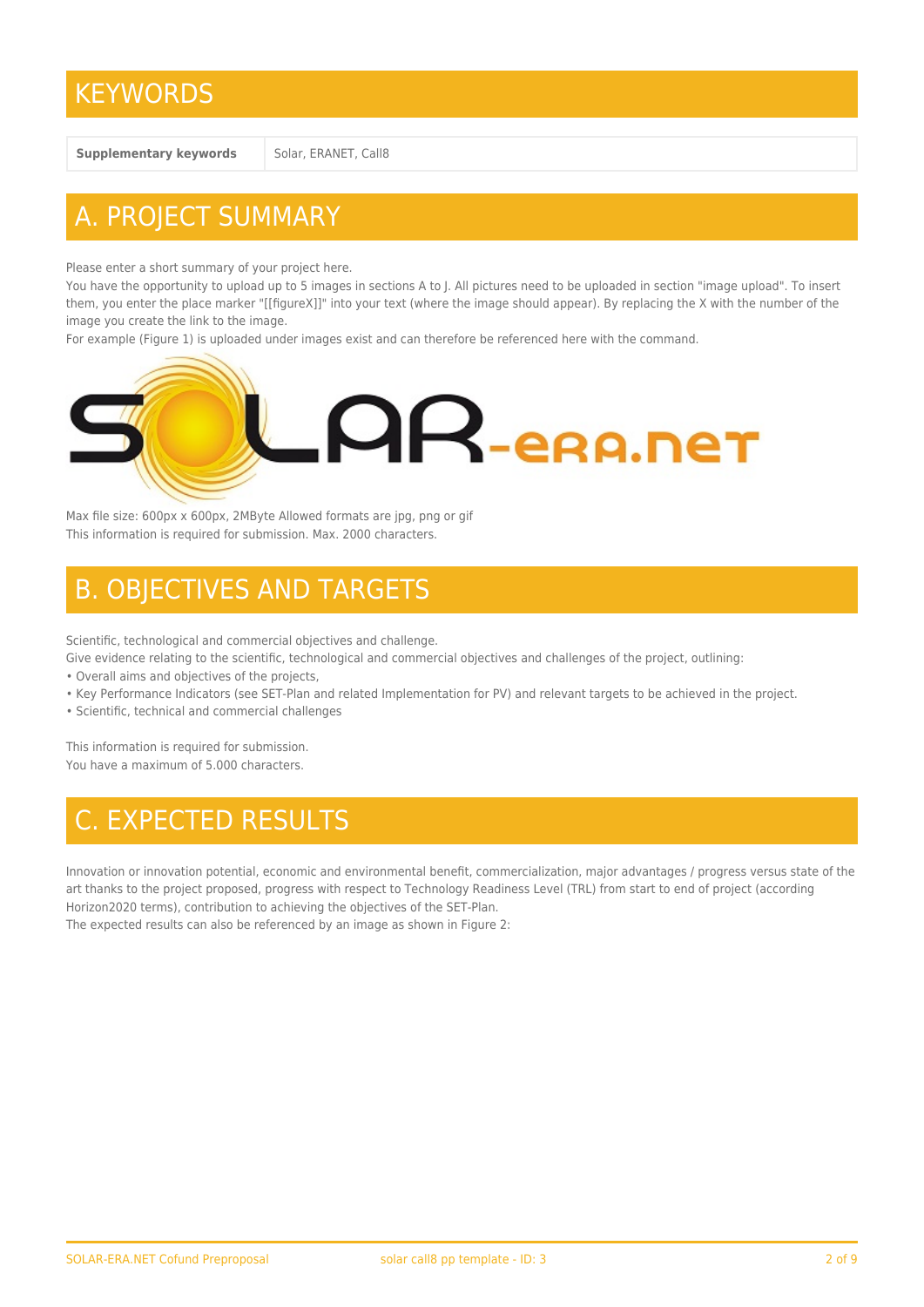

This information is required for submission. You have a maximum of 10.000 characters.

## D. TECHNOLOGY READINESS LEVEL (TRL)

Give the TRL at the beginning and at the end of the project.

Max. 100 characters.

## E. DESCRIPTION OF PARTNERS

Give a short description of all partners involved and their role in the project:

- Founding year
- Number of employees
- Turnover in million Euros (MEUR) p.a.
- Qualification related to the project
- Role in the Project
- Additional information (optional)

This information is required for submission. You have an overall maximum of 5.000 characters.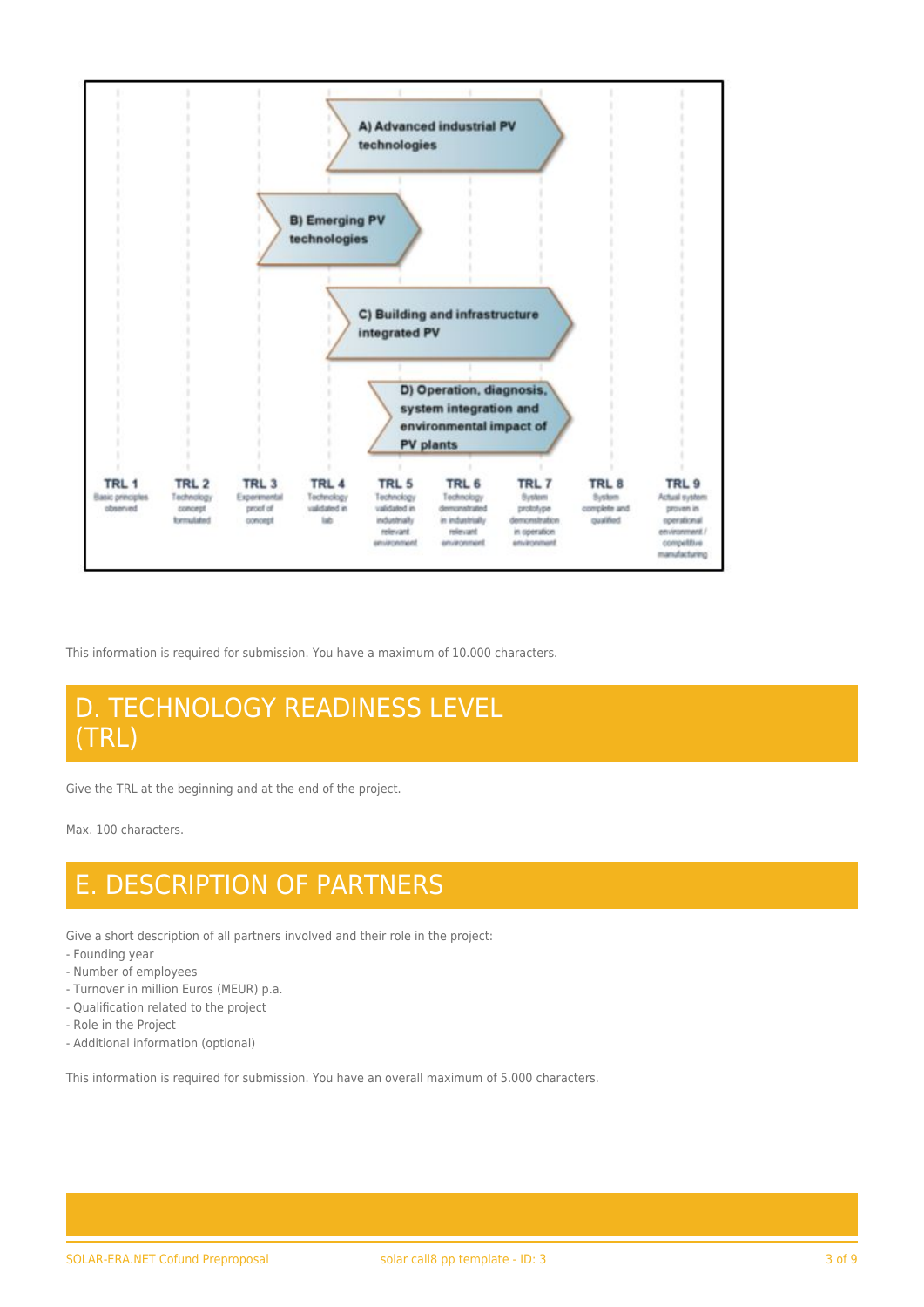# F. OUTLINE OF WORKPLAN

Please elaborate the work plan of the project, for example:

The project is structured into 6 work packages (WP) and coordinated in WP1. First, the individual processes for passivating (WP2), metallization (WP3) and active light absorption layers (WP4) are to be developed and then integrated into a solar cell process (WP5). Finally, the optimized solar cell process is to be integrated into module production (WP6).

This information is required for submission. You have an overall maximum of 5.000 characters.

## G. TRANSNATIONAL AND ADDED VALUE

Clear definition and value for both each national / regional subproject and added value through transnational cooperation for the whole project.

This information is required for Submission.

You have a maximum of 3.000 characters.

# H. IMPACT OF PROJECT

The expected impact of the project on the different levels such as

- Expected contribution to the reduction in the cost of Solar power, life-cycle environmental impact and other relevant Key Performance Indicators

- Expected ability of the project to enhance innovation capacity and integration of new knowledge in the European solar power industry

- Future market deployment potential of the proposed innovation

- Project's ability to strengthen the competitiveness and growth of European companies by developing innovations that meet the needs of European and global solar power markets and, where relevant, deliver these innovations to the market;

This information is required for submission. You have an overall maximum of 10.000 characters.

## I. RISKS AND MITIGATION MEASURES

Qualitative risk register (including scientific/technology, management and commercial risks). Please outline for your project most relevantrisks, their probability and severity, and preventive measures.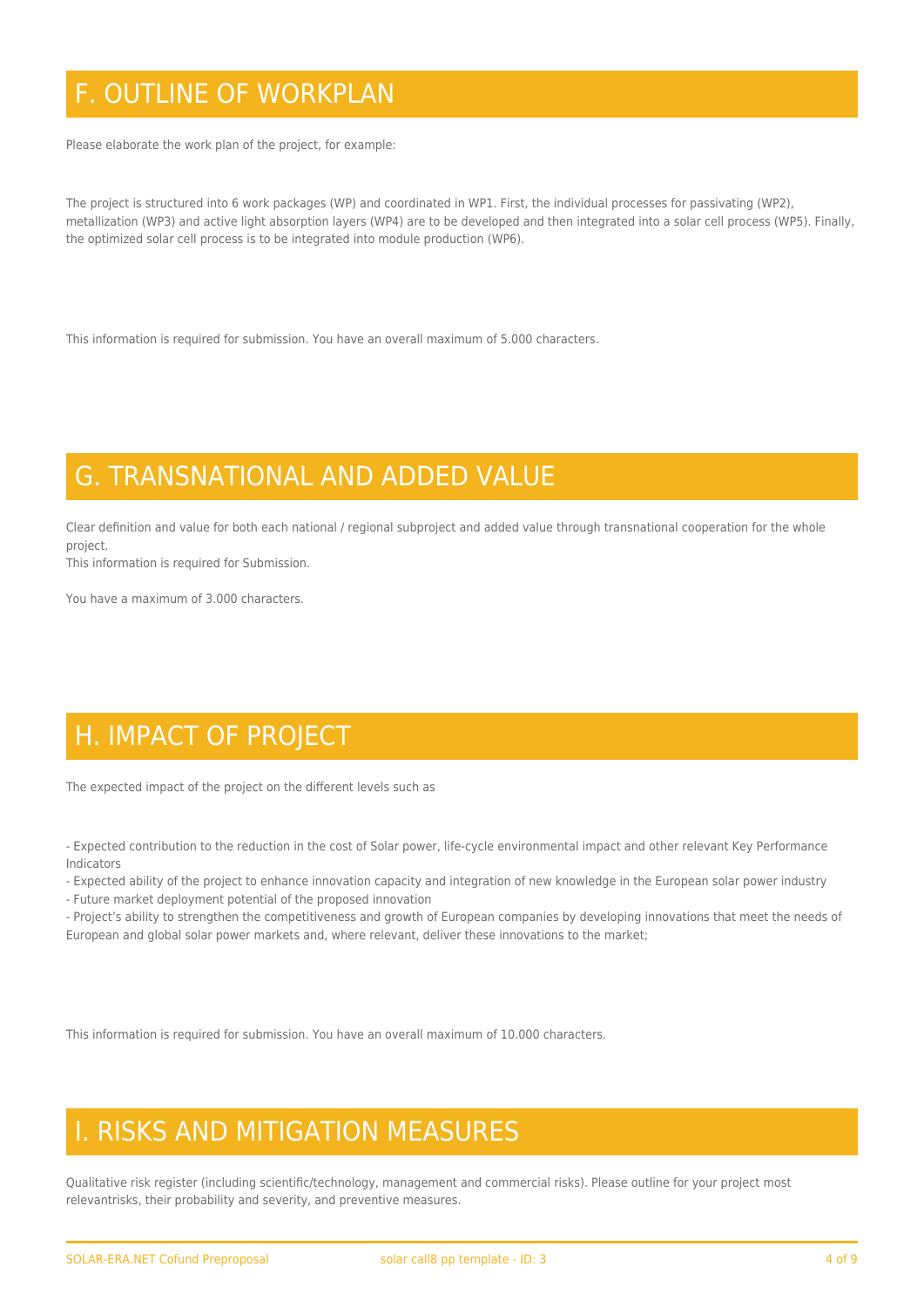## J. SIMILAR PROPOSALS IN OTHER FUNDING SCHEMES

Please indicate if similar proposals have been admitted/funded in other schemes. Please elaborate on the similirities and differences between the projects.

Max. 1500 characters.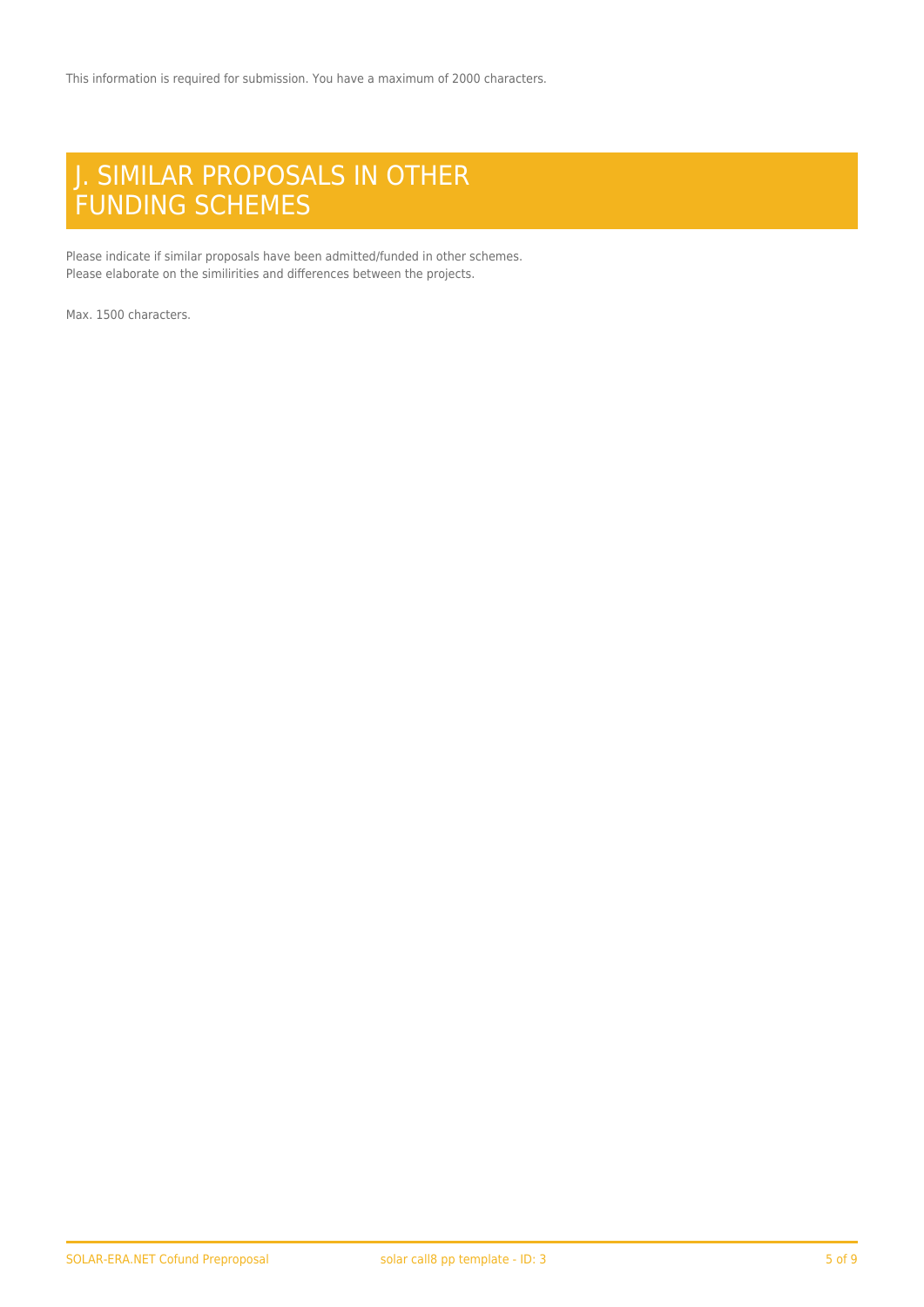# FINANCES

| <b>Organisation name</b>                     | Personnel      | <b>Travel</b> | Consumables /<br>Equipment | <b>Subcontracts</b> | Other        | <b>Requested Funding</b> | <b>Total Own</b><br>Contribution | <b>Total Costs</b> |
|----------------------------------------------|----------------|---------------|----------------------------|---------------------|--------------|--------------------------|----------------------------------|--------------------|
| Partner1<br>Organisation/Institution/Company |                | 6000          | 120000                     | 20000               | 5000         | 161002                   | 350000                           | 511002             |
| Overhead                                     | 10000          | $\Omega$      |                            | $\Omega$            | $\mathbf{0}$ |                          |                                  |                    |
| Partner2<br>Organisation/Institution/Company | 300000         | 5000          | 100000                     | $\mathbf{0}$        | 25000        | 440000                   | 430000                           | 870000             |
| Overhead                                     | 10000          |               | $\bigcap$                  | $\Omega$            | $\mathbf{0}$ |                          |                                  |                    |
| Partner3<br>Organisation/Institution/Company | $\overline{0}$ |               |                            |                     | $\Omega$     | $\Omega$                 | 50000                            | 50000              |
| Overhead                                     |                |               | $\Omega$                   | $\Omega$            | $\mathbf{0}$ |                          |                                  |                    |
| <b>TOTAL</b>                                 | 320002         | 11000         | 220000                     | 20000               | 30000        | 601002                   | 830000                           | 1431002            |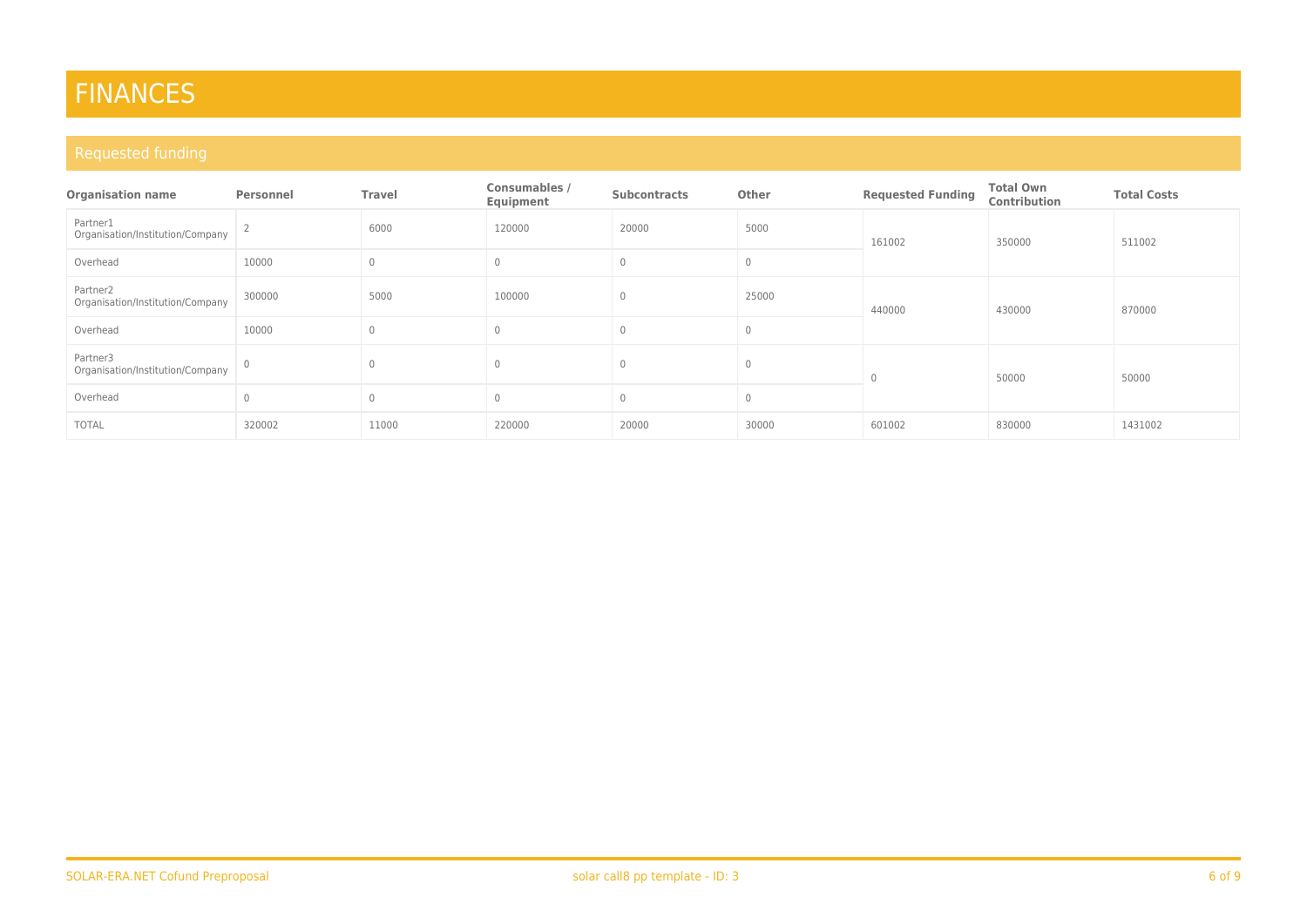| <b>Organisation name</b>                     | <b>Personnel</b> | <b>Travel</b> | <b>Consumables /</b><br>Equipment | <b>Subcontracts</b> | <b>Other</b> | <b>Total Own Contribution</b> |
|----------------------------------------------|------------------|---------------|-----------------------------------|---------------------|--------------|-------------------------------|
| Partner1<br>Organisation/Institution/Company | 200000           | 5000          | 120000                            | 20000               | 5000         | 350000                        |
| Partner2<br>Organisation/Institution/Company | 300000           | 5000          | 100000                            | 0                   | 25000        | 430000                        |
| Partner3<br>Organisation/Institution/Company |                  |               |                                   | 0                   | 50000        | 50000                         |
| <b>TOTAL</b>                                 | 500000           | 10000         | 220000                            | 20000               | 80000        | 830000                        |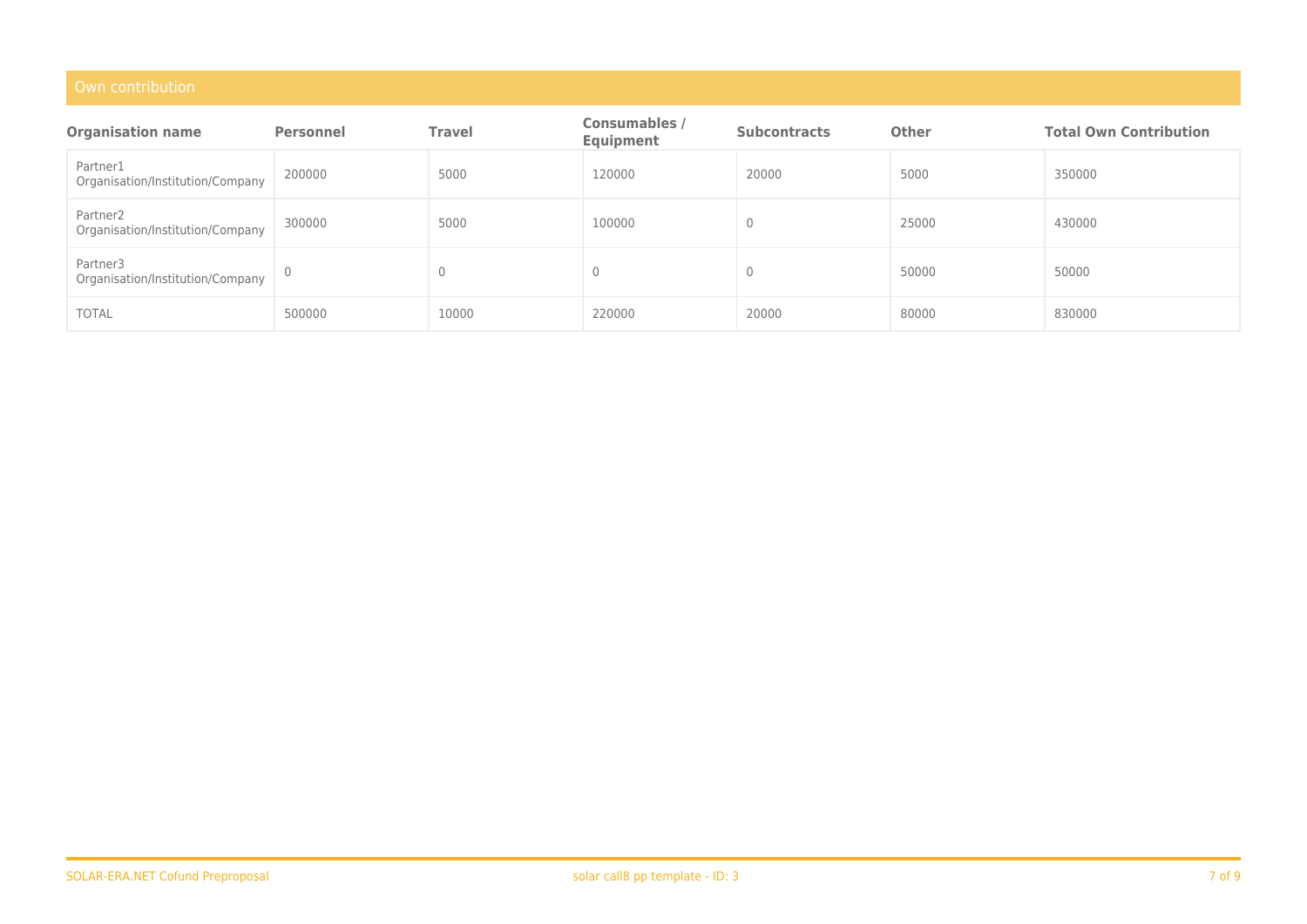# PARTNER DATA

## **FINANCE COMMENTS**

| Personnel                      | For all Finance Comments: Brief Description (max. 1000 characters) Put number of person-months<br>and average monthly salary (incl. social expenses) in "Description". Overhead: To be specified<br>according to the national / regional rules (some do not ask for separate overhead costs as they are<br>part of personnel costs). Further information can be found in the Guidelines for Proposers under<br>"Annex - National and Regional Reguirements" and / or obtained from the respective contact Points. |
|--------------------------------|-------------------------------------------------------------------------------------------------------------------------------------------------------------------------------------------------------------------------------------------------------------------------------------------------------------------------------------------------------------------------------------------------------------------------------------------------------------------------------------------------------------------|
| <b>Travel</b>                  | Travel & subsistence costs according to national / regional rules. max. 1000 characters.                                                                                                                                                                                                                                                                                                                                                                                                                          |
| <b>Consumables / Equipment</b> | Describe the equipment needed specifically for the project and the materials to be procured<br>specifically for the project. Example equipment: measurement device xy, required for doing special<br>analysis, overall costs of 80.000 €. max. 1000 characters                                                                                                                                                                                                                                                    |
| <b>Subcontracts</b>            | Describe the sub-contract for the task that cannot be carried out by the project consortium and its<br>particular relevance for the project. Max. 1000 characters.                                                                                                                                                                                                                                                                                                                                                |
| Other                          | E.g. conference fees for dissemination activities specifically related to the project. Max. 1000<br>characters                                                                                                                                                                                                                                                                                                                                                                                                    |

## **ADDITIONAL INFORMATION**

## **ADDITIONAL FIELDS**

| <b>Registration/VAT7 PIC</b><br>number                                                                                        | Registration/VAT |
|-------------------------------------------------------------------------------------------------------------------------------|------------------|
| Confirm that the<br>information given in this<br>proposal is correct.                                                         | yes              |
| Confirm that the proposal is<br>endorsed by all project<br>partners.                                                          | yes              |
| <b>Confirm that all partners</b><br>have contacted and<br>appropriately informed<br>their funding agencies on<br>the project. | yes              |

## **FINANCE COMMENTS**

| Personnel                      | See comments under information of coordinator |
|--------------------------------|-----------------------------------------------|
| <b>Travel</b>                  | See comments under information of coordinator |
| <b>Consumables / Equipment</b> | See comments under information of coordinator |
| <b>Subcontracts</b>            | See comments under information of coordinator |
| Other                          | See comments under information of coordinator |